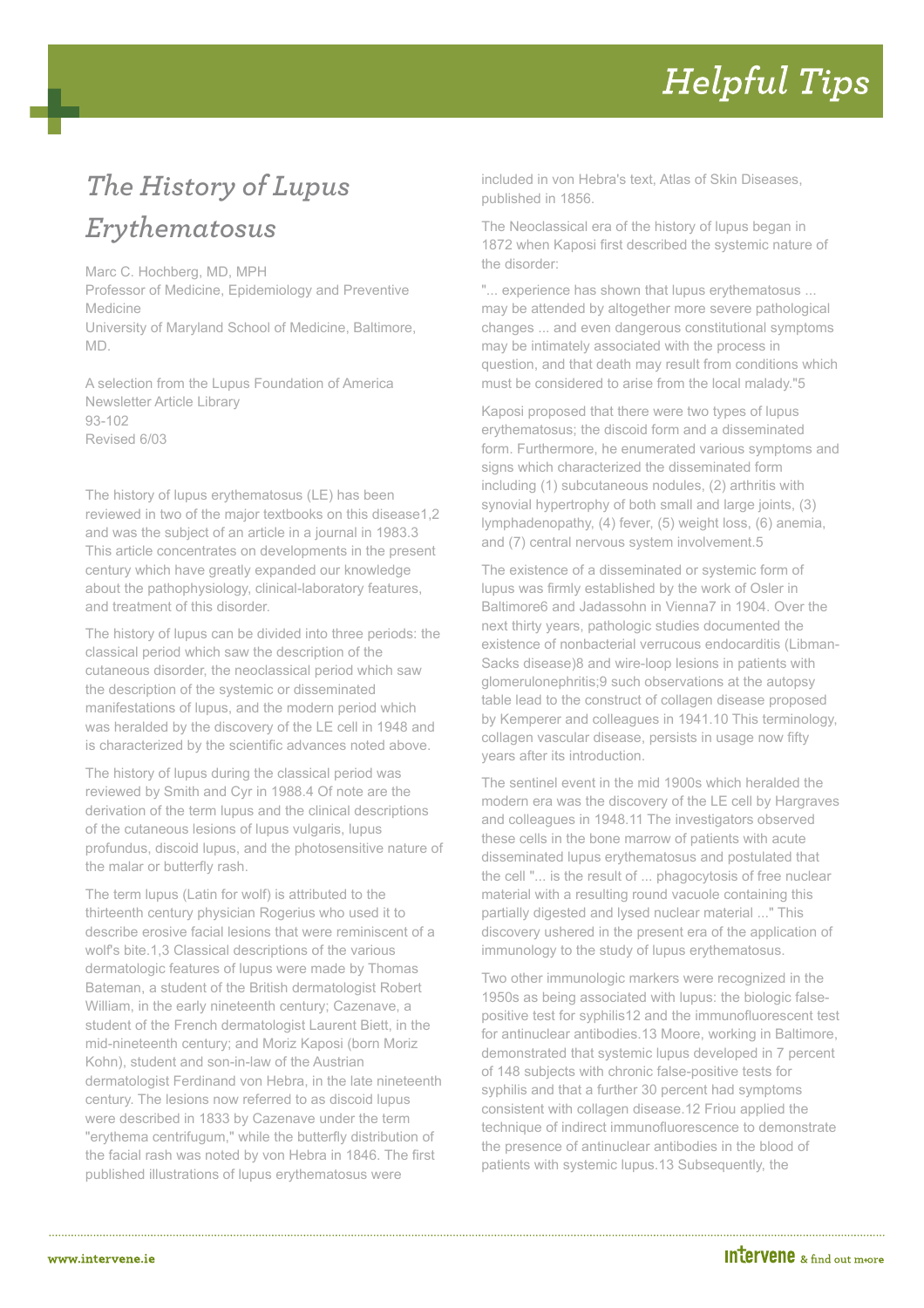recognition of antibodies to deoxyribonucleic acid (DNA) 14 and the description of antibodies to extractable nuclear antigens (nuclear ribonucleoprotein (nRNP), Sm, Ro, La), and anticardiolipin antibodies; these autoantibodies are useful in describing clinical subsets and understanding the etiopathogenesis of lupus.

Two other major advances in the modern era have been the development of animal models of lupus and the recognition of the role of genetic predisposition to the development of lupus. The first animal model of systemic lupus was the F1 hybrid New Zealand Black/New Zealand White mouse.16 This murine model has provided many insights into the immunopathogenesis of autoantibody formation, mechanisms of immunologic tolerance, the development of glomerulonephritis, the role of sex hormones in modulating the cause of disease, and evaluation of treatments including recently developed biologic agents such as anti-CD4 antibodies among others. Other animal models that have been used to study systemic lupus include the BXSB and MRL/lpr mice, and the naturally occurring syndrome of lupus in dogs.17

The familial occurrence of systemic lupus was first noted by Leonhardt in 1954 and later studies by Arnett and Shulman at Johns Hopkins.18 Subsequently, familial aggregation of lupus, the concordance of lupus in monozygotic twin pairs, and the association of genetic markers with lupus have been described over the past twenty years.19 Presently, molecular biology techniques are being applied to the study of human lympho-cyte antigen (HLA) Class II genes to determine specific amino acid sequences in these cell surface molecules that are involved in antigen presentation to T-helper cells in patients with lupus. These studies have already resulted in the identification of genetic-serologic subsets of systemic lupus that complement the clinico-serologic subsets noted earlier. It is hoped by investigators working in this field that these studies will lead to the identification of etiologic factors(e.g.,viral antigens/proteins) in systemic lupus.

Finally, no discussion of the history of lupus is complete without a review of the development of therapy. Payne, in 1894, first reported the usefulness of quinine in the treatment of lupus.20 Four years later, the use of salicylates in conjunction with quinine was also noted to be of benefit.21 It was not until the middle of this century that the treatment of systemic lupus was revolutionized by the discovery of the efficacy of adrenocorticotrophic hormone and cortisone by Hench.22 Presently, corticosteroids are the primary therapy for almost all patients with systemic lupus. Antimalarials are used principally for patients with skin and joint involvement on the one hand and cytotoxic/immunosuppressive drugs are used for patients with glomerulonephritis, systemic vasculitis, and other severe life-threatening manifestations on the other.23 Currently, newer biologic agents are being investigated in treating patients with lupus.

Thus, the history of lupus, although dating back at least to the Middle Ages, has experienced an explosion in this century, especially during the modern era over the past forty years. It is hoped that this growth of new knowledge will allow a better understanding of immunopathogenesis of the disease and the development of more effective treatments.

## REFERENCES

Lahita RG. Introduction. In: Lahita RG, ed. Systemic Lupus Erythematosus. New York: John Wiley and Sons. 1987; 1-3. (Fourth edition published 2004)

Talbott JH. Historical background of discoid and systemic lupus erythematosus. In: Wallace DJ, Dubois EL, eds. Lupus Erythematosus. Philadelphia: Lea & Febiger. 1987; 3-11. (Sixth Edition published 2002)

Boltzer JW. Systemic lupus erythematosus. I. Historical aspects. MD State Med J 1983; 37:439.

Smith CD, Cyr M. The history of lupus erythematosus from Hippocrates to Osler. Rheum Dis Clin North Am 1988; 14:1.

Kaposi MH. Neue Beitrage zur Keantiss des lupus erythematosus. Arch Dermatol Syphilol 1872; 4:36.

Osler W. On the visceral manifestations of the erythema group of skin diseases (third paper). Am J Med Sci 1904; 127:1.

Jadassohn J. Lupus erythematodes. In: Mracek F, ed. Handbach der Hautkrakheiten. Wien: Alfred Holder, 1904; 298-404.

Libmann E. Sacks B. A hitherto undescribed form of volvular and mural endocarditis. Arch Intern Med 1924; 33:701.

Baehr G, Klemperer P, Schifrin A. A diffuse disease of the peripheral circulation usually associated with lupus erythematosus and endocarditis. Trans Assoc Am Physicians 1935; 50:139.

Klemperer P. Pollack AD, Baehr G. Pathology of disseminated lupus erythematosus. Arch Path (Chicago) 1941; 32:569.

Hargraves MM, Richmond H, Morton R. Presentation of two bone marrow elements: The tart cell and the LE cell. Proc Staff Meet Mayo Clin 1948; 23:25.